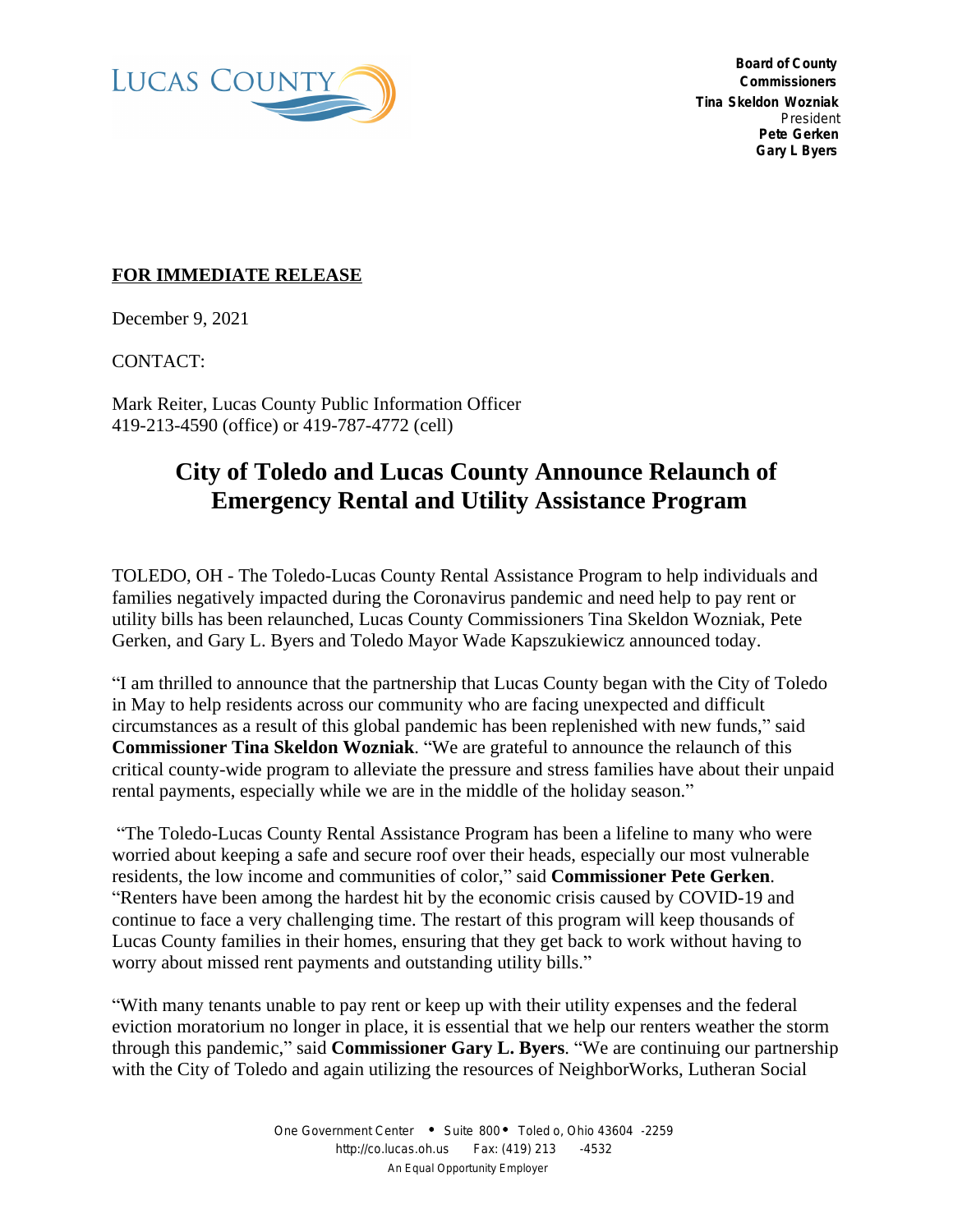

 **Board of County Commissioners Tina Skeldon Wozniak** *President* **Pete Gerken Gary L Byers**

Services, and Pathway to provide financial relief to residents who are struggling to meet their day-to-day housing needs."

The more than \$22.7 million in funds for the first and second rounds of the Rental Assistance Program were secured through the American Rescue Plan of 2021, a comprehensive COVID-19 response package passed by the U.S. House of Representatives in February.

"With COVID-19 threatening to unleash further devastation across the country, President Biden and Congressional Democrats worked quickly earlier this year to deliver the American Rescue Plan, and protect our communities from financial ruin," said **Congresswoman Marcy Kaptur**. "The American Rescue Plan's rental assistance funding has served as a critical lifeline – ensuring our families and seniors remain in the safety of their homes as we make our way through this pandemic together. We are glad to be able to continue this vital partnership with the City of Toledo and Lucas County as we work together to strengthen our region for the future ahead."

"The City of Toledo is committed to making sure that residents who are at risk for homelessness, or have housing instability, are helped financially so that they can stay in their homes," **Mayor Wade Kapszukiewicz** said. "We are very happy for this second round of funding. We are looking forward to ensure that our residents are safe, and able to meet their daily needs."

To date, the Toledo-Lucas County Rental Assistance Program, which originally opened in May 2021, has provided nearly \$12.6 million in financial support to nearly 1,900 households. An additional \$10.1 million in funds are being made available beginning today for direct rental assistance to benefit income-eligible tenants in Toledo and Lucas County.

The program details can be found at <u>toledo.oh.gov/renters</u>.

The program assists low to moderate-income households in the city and county with up to 18 months of rent, utility, and internet support. That may include payment for current and future rent, past due rent, late fees, new renter fees, security deposits, and utility deposits and payments.

In order to be eligible for rent assistance funds, applicants:

- Must rent a residential unit in Toledo or Lucas County.
- Have a valid and current lease signed by both landlord and tenant or other documentation supporting the existence of a rental relationship.
- Qualify for unemployment or have experienced a reduction in household income, incurred significant costs, or experienced a financial hardship due to or during the COVID-19 pandemic.
- Demonstrate a risk of experiencing homelessness or housing instability.
- Fall below the maximum household income requirement.